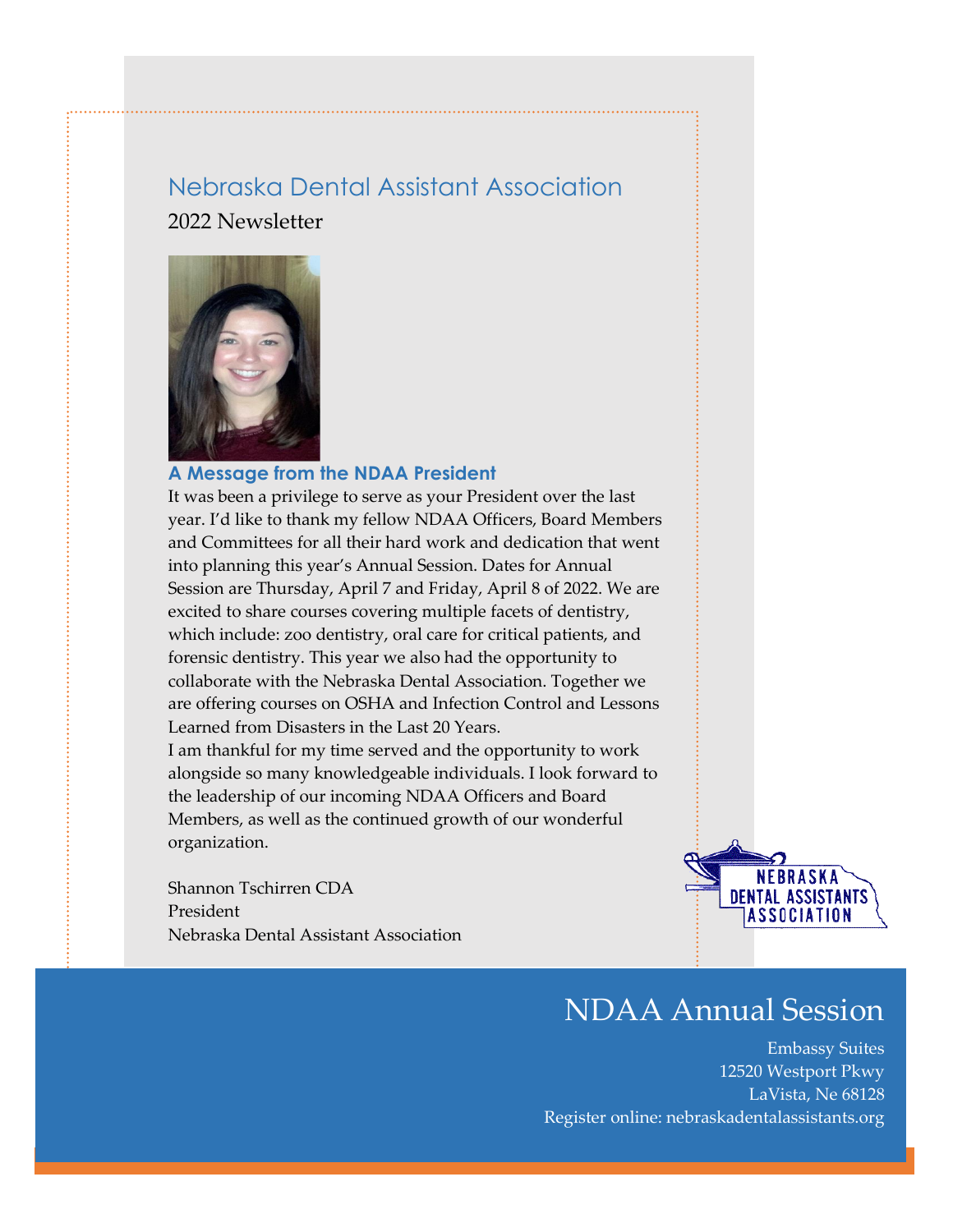| President              | Brittany Walters  |
|------------------------|-------------------|
| <b>President Elect</b> | Donna Wilder      |
| <b>Vice President</b>  | Renae Zarybnicky  |
| Treasurer              | Delores Heyen     |
| Secretary              | Amanda Skuban     |
| <b>Broad Members</b>   | Marie Desmarais   |
|                        | Katelyn Sorensen  |
|                        | Drew Fothergill   |
|                        | Emma Stewart      |
| Advisory Board         | Shannon Tschirren |
|                        | Cindy Cronick     |
|                        | Angel Dean        |

**The Nominating Committee submits the following slate of officers and their qualifications for election to the 2022-2023 Nebraska Dental Assistants Association Board:**

The qualifications of each nominee follow:

I, **Brittany Walters**, accept the nomination for the office of President. Qualifications: Member of NDAA/ADAA for 6 years, and a dental assistant for 16 years. Have attended 6 NDAA Annual Sessions, serving as a delegate 1 time. Currently serving as NDAA Vice President. Have served as a NDAA Secretary and Board member. Have served as a LDAS President and Secretary. Have served as Chair of several State and Local committees.

I, **Donna Wilder**, accept the nomination for the office of President Elect. Qualifications: Member of NDAA/ADAA for 5 years, and a dental assistant for 5 years. Have attended 5 NDAA Annual Sessions and served as a delegate 1 times. Currently a NDAA Board Member. Served as Vice President and Secretary for LDAS. Have served as chair of several LDAS and NDAA Committees.

I, **Renae Zarybnicky**, accept the nomination for the office of Vice President. Qualifications: Member of NDAA/ADAA 5 for years, and a dental assistant for 11 years. Have attended 7 NDAA Annual Sessions serving as delegate 7 times. Currently serving as NDAA Board Member, but have served as Vice President. Have served as LDAS President, Vice President, Secretary and Treasurer. Have served as chair of several state and local committees.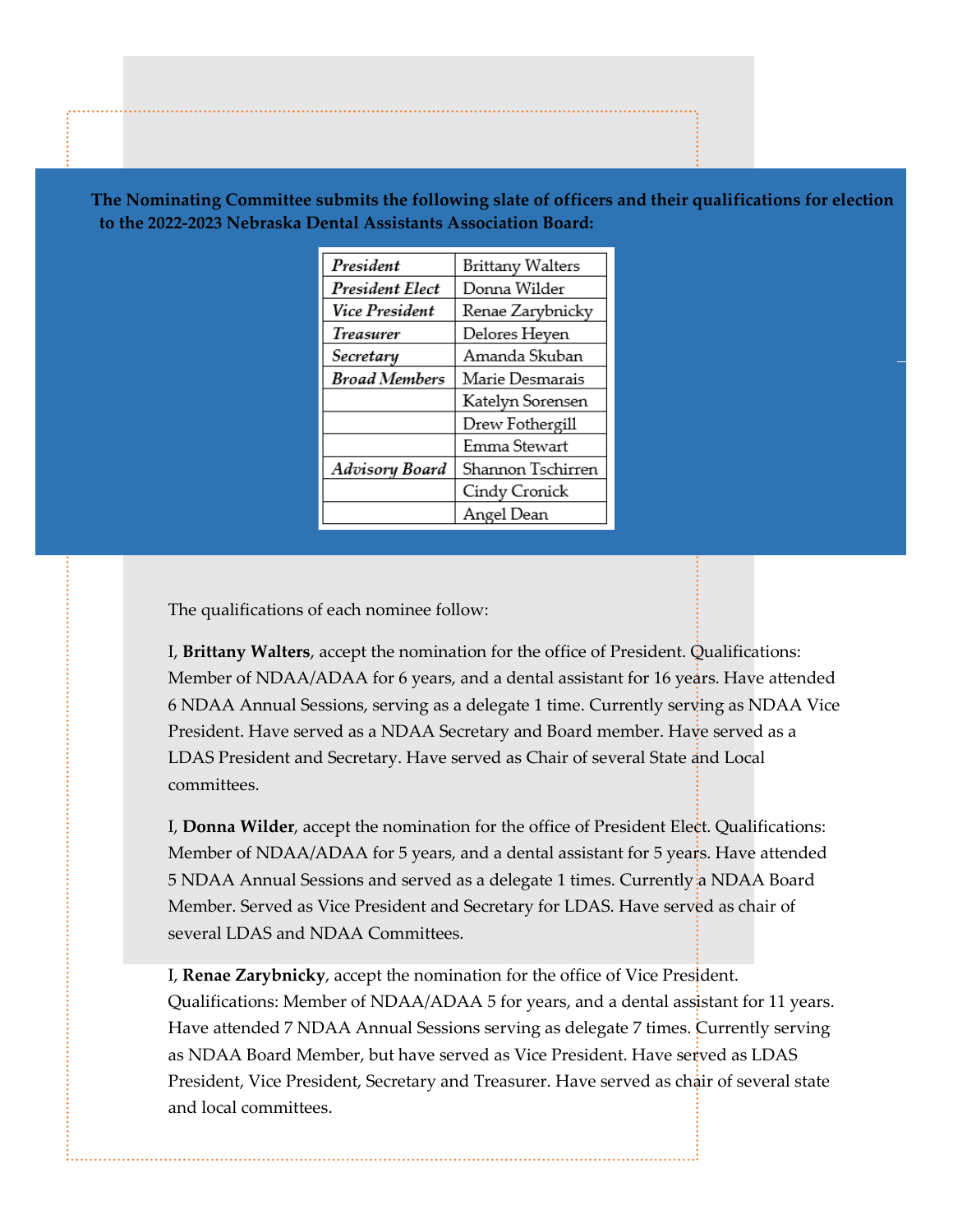I, **Amanda Skuban**, accept the nomination for the office of Secretary. Qualifications: Member of NDAA/ADAA 18 years, and a dental assistant for 17 years. Have attended 16 NDAA Annual Sessions, serving as a delegate 15 times. Currently serving as NDAA Secretary. Have served in several offices for NDAA and LDAS, including president of both. Have served as chair on several NDAA and LDAS committees.

I, **Delores Heyen**, accept the nomination for the office of Treasurer. Qualifications: Member of NDAA/ADAA for 45 years and a dental assistant for 43 years. Have attended numerous NDAA Annual Sessions, serving as a delegate numerous times. Have attended 4 ADAA Annual Sessions, serving as a delegate 4 times. Have served in every office in the MSDAS and every office except VP in the NDAA. Currently serving as NDAA Treasurer. Have served on numerous committees in both MSDAS and NDAA.

I, **Marie Desmarais**, accept the nomination for the office of Board Member. Qualifications: Member of NDAA/ADAA for 51 years and a dental assistant for 53 years. Have attended 48 NDAA Annual Sessions, serving as a delegate 43 times. Have attended 5 ADAA Annual Sessions, serving as a delegate 3 times. Currently serving as a NDAA Board Member. Have served in all offices except Treasurer for NDAA and all offices for MSDAA. Have served as chair of numerous committees in both organizations.

I, **Katelyn Sorensen**, accept the nomination for the office of Board Member. Qualifications: Member of NDAA/ADAA for 7 years, and a dental assistant for 7 years. Have attended 7 NDAA Annual Sessions, serving as a delegate 1 time. Currently serving as NDAA Board member. Have served as Vice President, Secretary and Board Member for ODAS. Currently serving as a committee chair for NDAA.

I, **Drew Fothergill**, accept the nomination for the office of Board Member. Qualifications: Member of the NDAA/ADAA for 6 years and a dental assistant for 6 years. Have attended 25 NDAA Annual Sessions. Currently serving as a committee chair for NDAA.

I**, Emma Stewart**, accept the nomination for the office of Board Member. Qualifications: Member of NDAA/ADAA for 4 years and dental assistant for 4 years. Have attended 5 NDAA Annual Sessions, serving as a delegate 1 time. Currently serving as LDAS President. Have chaired several LDAS committees.

Advisory Committee members qualify via being a Past President of NDAA.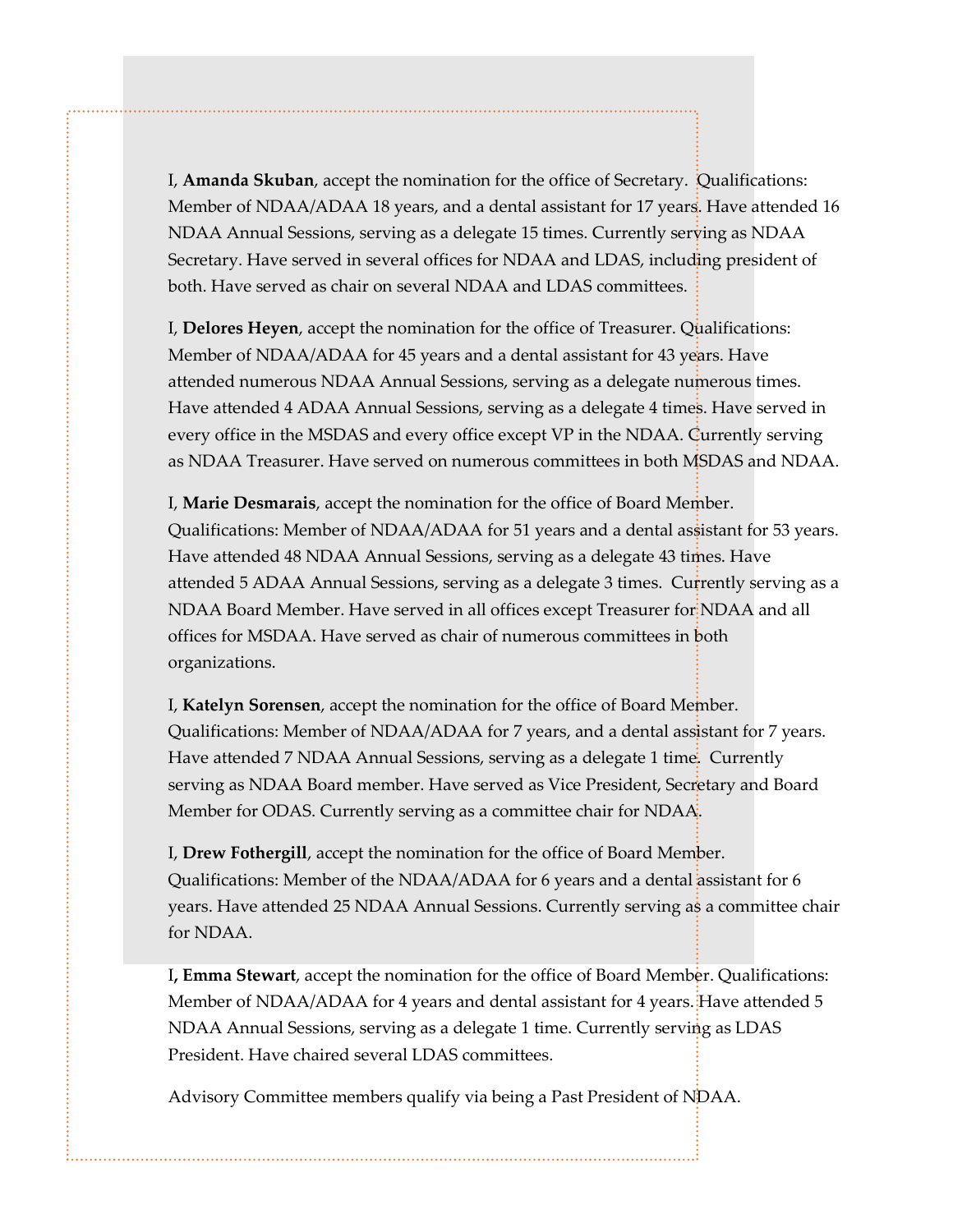## 2022- NDAA Annual Session Schedule

### **Thursday April 7th**

| 7:45-8:30             | <b>Registration/Coffee &amp; Rolls</b><br>(Room: Windsor VI)                                                                                                                                                                          |
|-----------------------|---------------------------------------------------------------------------------------------------------------------------------------------------------------------------------------------------------------------------------------|
| 8:30-9:30             | Growling Molars: Dr. Thomas J Beesen (1 CE)<br>(Room: Windsor VI)                                                                                                                                                                     |
| $9:45-10:45$          | Oral Care for Critically ill and Injured Patients:<br>Esther Rathjen, Clinical Nurse Specialist of Regional<br>Burn & Wound Center, Center for Clinical Practice,<br>CHI Health St. Elizabeth (1 CE)<br>(Room: Windsor VI)            |
| 11:00-11:45           | Nasoalveolar Molding Appliances: Dr. Jeff Markt (1 CE)<br>(Room: Windsor VI)                                                                                                                                                          |
| 12:00-1:00            | CELEBRATING NDAA Lunch and Awards sit down meal<br>(Room: Gatsby)                                                                                                                                                                     |
| $1:15-2:00$           | <b>Business Meeting/House of Delegates</b><br>(Room: Windsor VI)                                                                                                                                                                      |
| $2:00 - 2:15$         | Installation of NDAA Board<br>(Room: Windsor VI)                                                                                                                                                                                      |
| $2:30-4:00$           | Forensic Dentistry: Dr. Mark Frill (2 CE)<br>(Room: Windsor VI)                                                                                                                                                                       |
| <b>Friday April 8</b> |                                                                                                                                                                                                                                       |
| 7:45-8:30             | Registration                                                                                                                                                                                                                          |
| 8:30-10:30            | Infection Control and Blood Borne Pathogens and OSHA Update<br>Sarah Stream, MPH, CDIPC, CDA, FADAA<br>Dental Infection Control Specialist (2 CE)<br>(Room: TBA)                                                                      |
| 10:45-11:45           | <b>Emergency Preparedness and Learning from History:</b><br>Sharon Medcalf, RN, MSN, APAN-CCNS Assistant Professor of<br>Epidemiology Director Center for Biosecurity, Bioprepardness, and<br>Emergency Disease (1 CE)<br>(Room: TBA) |
|                       |                                                                                                                                                                                                                                       |